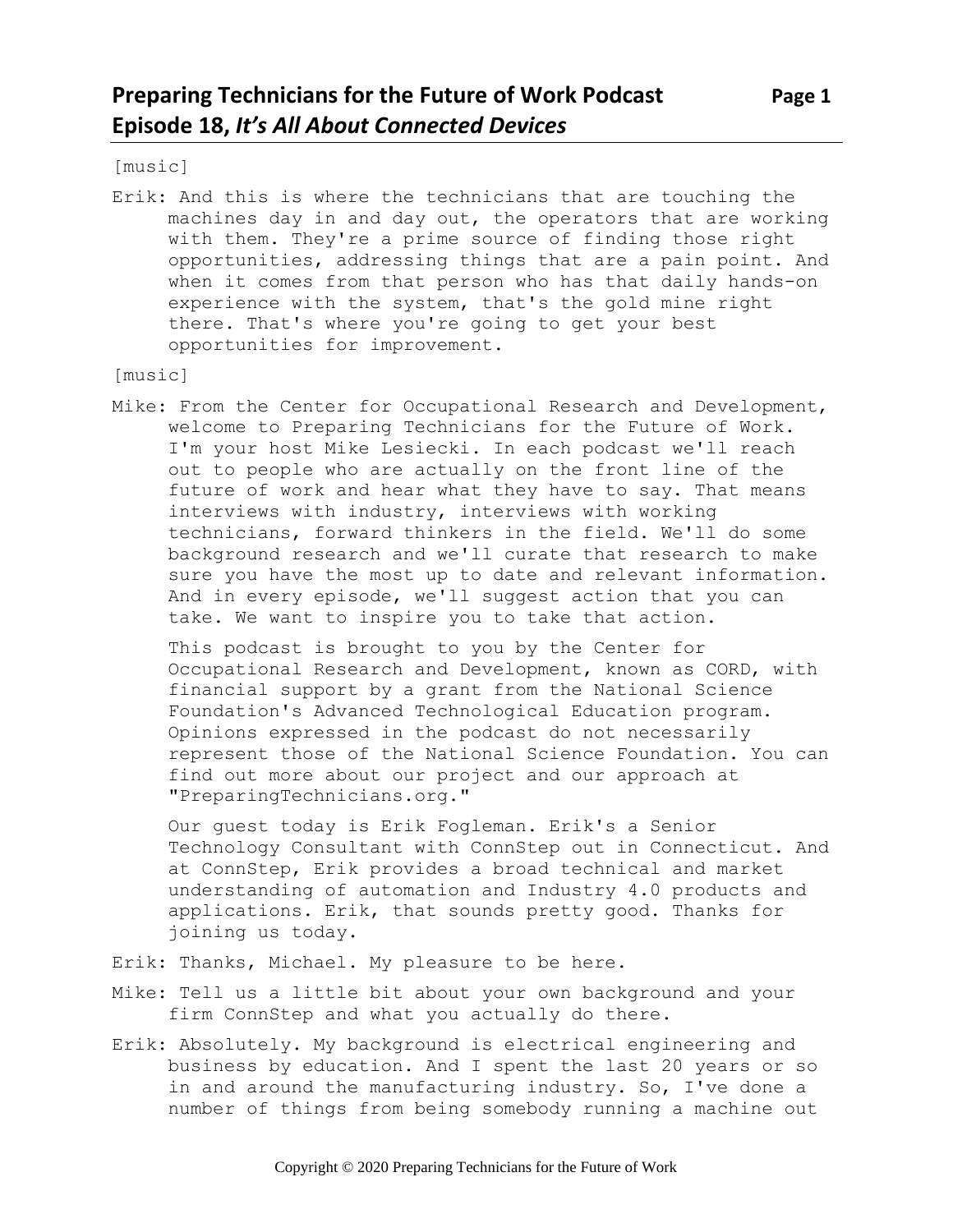# **Preparing Technicians for the Future of Work Podcast Page 2 Episode 18,** *It's All About Connected Devices*

on the floor to the technician fixing it, all the way up to working for distributors and suppliers of manufacturing equipment to help customers implement solutions and get things up and running on their floor.

So, a little bit about ConnStep we're part of what's called the Manufacturing Extension Partnership—the network of companies that's overseen by NIST. And our role is to work with the small and medium manufacturers in our areas, give them access to resources to help them in their business, help them grow and compete in an increasingly global market, and help them get access to some of the knowledge and expertise they might not otherwise have.

So, my role within ConnStep is to help our clients look at some of the business challenges they have and how we can bring technology solutions to help address those. And I think that's one of the foundational principles that I've always worked from in my career -- that I don't like just throwing technology at a problem just for the sake of something shiny and flashy. There's got to be a real impact. There's gotta be a solution that helps make the business stronger or better.

- Mike: That sounds good, Erik. I was just intrigued by... You mentioned this—the National Institute of Standards and Technology—and they have this Manufacturing Innovation Blog. And I read your and your colleague Jeff Orszak's blog posts there. It was just fascinating. The title of it was "The Future of Connected Devices." And, you know, Erik, you and Jeff painted this vision of a production system that can actually sense and analyze and respond. That was pretty exciting to think about. Tell us more about that vision and importantly, what implications does it have for our project, Preparing Technicians for the Future of Work?
- Erik: Yeah, the vision that we kind of look at for what's coming up in the future. And this is something that's really encapsulated by this whole idea of Industry 4.0 and things like the Internet of Things, cloud computing, some of those technologies that make that up. The idea there is that when you apply some technology to some of these things... And I'll give you kind of a specific case of a machine.

So, if you have a machine that's cycling a pneumatic cylinder, one of the most basic pieces of automation technology that's out there. Over time, what starts to happen is different things within the cylinder are going to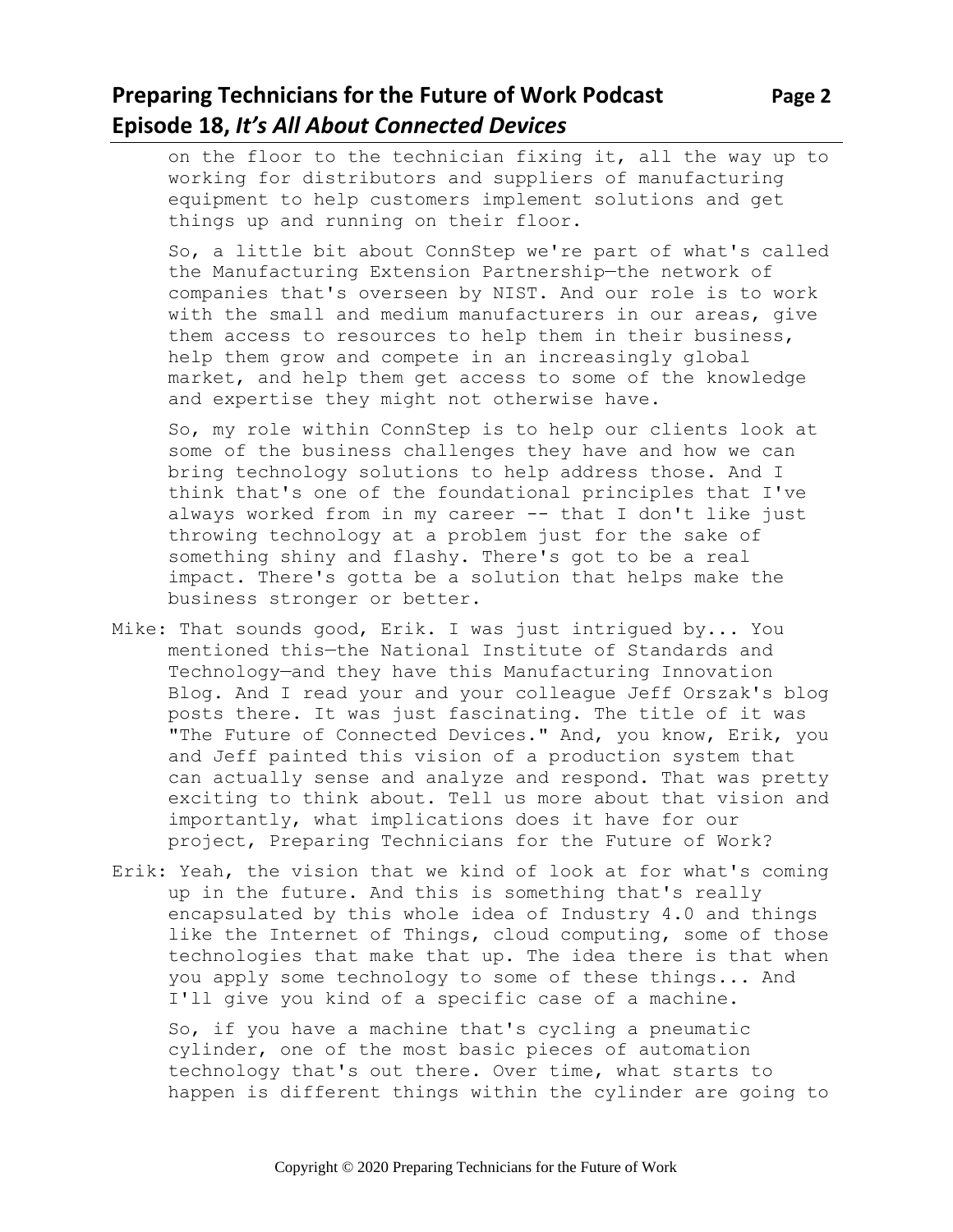# **Preparing Technicians for the Future of Work Podcast** Page 3 **Episode 18,** *It's All About Connected Devices*

wear down. You're going to get seals that will start to wear. You might get air gaps in there. You might get increased friction. And typically, what will happen is that will be run until the thing blows apart. And parts start flying everywhere. And then what happens in that case is you're doing a rush order to get new parts. Your machine is down. You're losing productivity. You're losing money. So, that's money going down the drain.

And so, the idea here is that you can take a sensor that's going to start to detect changes. That's measuring what's going on. It's going to be able to see small changes in temperature or pressure, or even changes in the sound and vibration that the system is putting out well before the human ear can detect it. And then some intelligence in there, if you have a processor that's looking at those things and seeing how it changes over time, it's going to start to see this trend that "something's going wrong." "Something's out of normal operating conditions," well before a technician can pick it up.

And we look at some of those things where I've seen a lot of technicians are, I've been the technician that'll go around and you go through this checklist process at the machine. And, you know, we always used to joke that you've got to have good sensitive fingertips and a good sensitive nose, because those are some of the things that you look for. Is something hot that's not supposed to be? Or does something smell, kinda "off?" Or does it sound a little "off?" And so those things that we kind of train ourselves to look for over time, we start to see this ability to pick up on it well ahead of time, see the trends that the human ear and eye and hand can't sense, and then start to make some decisions.

And the goal is not necessarily to say let's take the human element out of there, because there are certain things that we're just never going to be able to program a computer or an artificial intelligence entity to be able to make some of these judgment calls and some of these decisions. So, what I always like to talk to people about is, "It's not about replacing humans. It's not about taking them out of the decision loop, but it's more about, let's take some of the guesswork out of it. And let's give you, instead of just data that you have to try to interpret, let's give you actionable intelligence, so that you can make better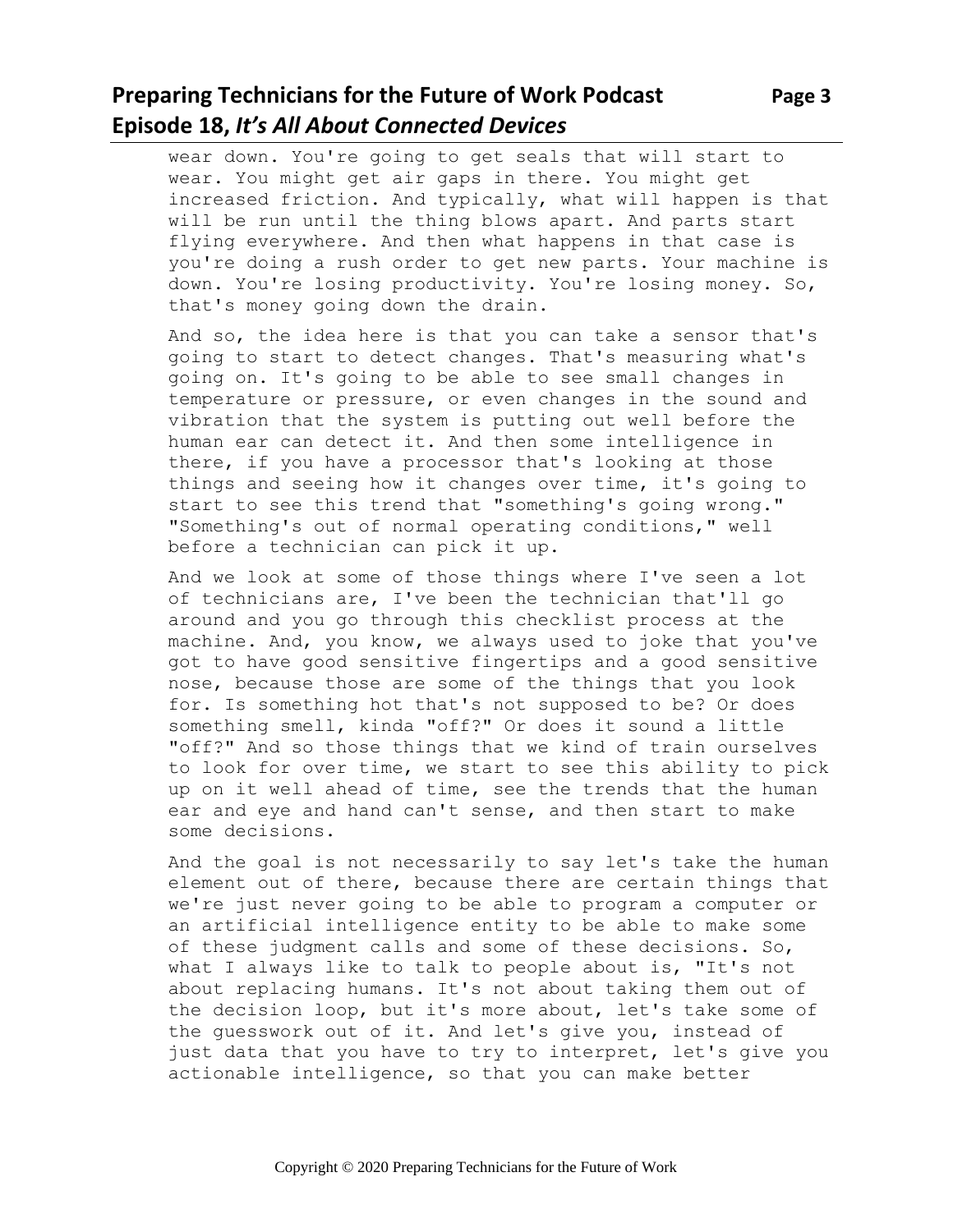# **Preparing Technicians for the Future of Work Podcast Page 4 Episode 18,** *It's All About Connected Devices*

informed decisions and make those judgment calls a little bit better."

And then as far as looking at how this impacts technicians out there, somebody on a production floor or working for a company. As we look at a lot of these smarter sensors, smarter systems, there's a shift in your role as a technician and your job. In previous times you'd have your tool chest and you'd have those same couple of tools that everybody had. You'd have your digital multimeter. And you go hook up to a sensor. You measure the output and you kind of test things and see if it's working right. Whereas now we have smart sensors that have diagnostics built in. So, you know, the job of the technician now becomes a lot more around—as opposed to taking those rudimentary measurements and making a judgment call—it becomes, "Let me dissect, and think over the information that's being presented to me from these devices."

- Mike: You know, Erik, in your article, you use this term, the "intelligent edge." And, of course, that's related to edge computing, and industrial Internet of Things. But I'm not sure many of our listeners—and I'll put myself in that place as well—if I could tell someone else what the "intelligent edge" is, what that term means, I'm not sure I could do that today. So, can you help me? Can you help us give us a little primer—if that's the right word—on what the "intelligent edge" is, and why it matters to technicians today?
- Erik: Absolutely. So, one of the things that really kind of came out of the whole Internet of Things and Industry 4.0 movement, one of the core technologies as you kind of alluded to is "cloud computing." And that idea that you could take... Instead of having to have all of these resources tied up within your facility, you could leverage computing power that somebody else is providing. One of the things that people have seen is, as you start to deploy more and more smart devices... And again, I'll kind of use the example of a production floor, manufacturing floor. As you deploy more sensors, more smart systems, more devices out there, there's a lot of data that's being moved around number one. And number two, there's a lot of distance that, that data has got to go. So, if you're hosting all of your analytics offsite through a cloud service...

Mike: Right.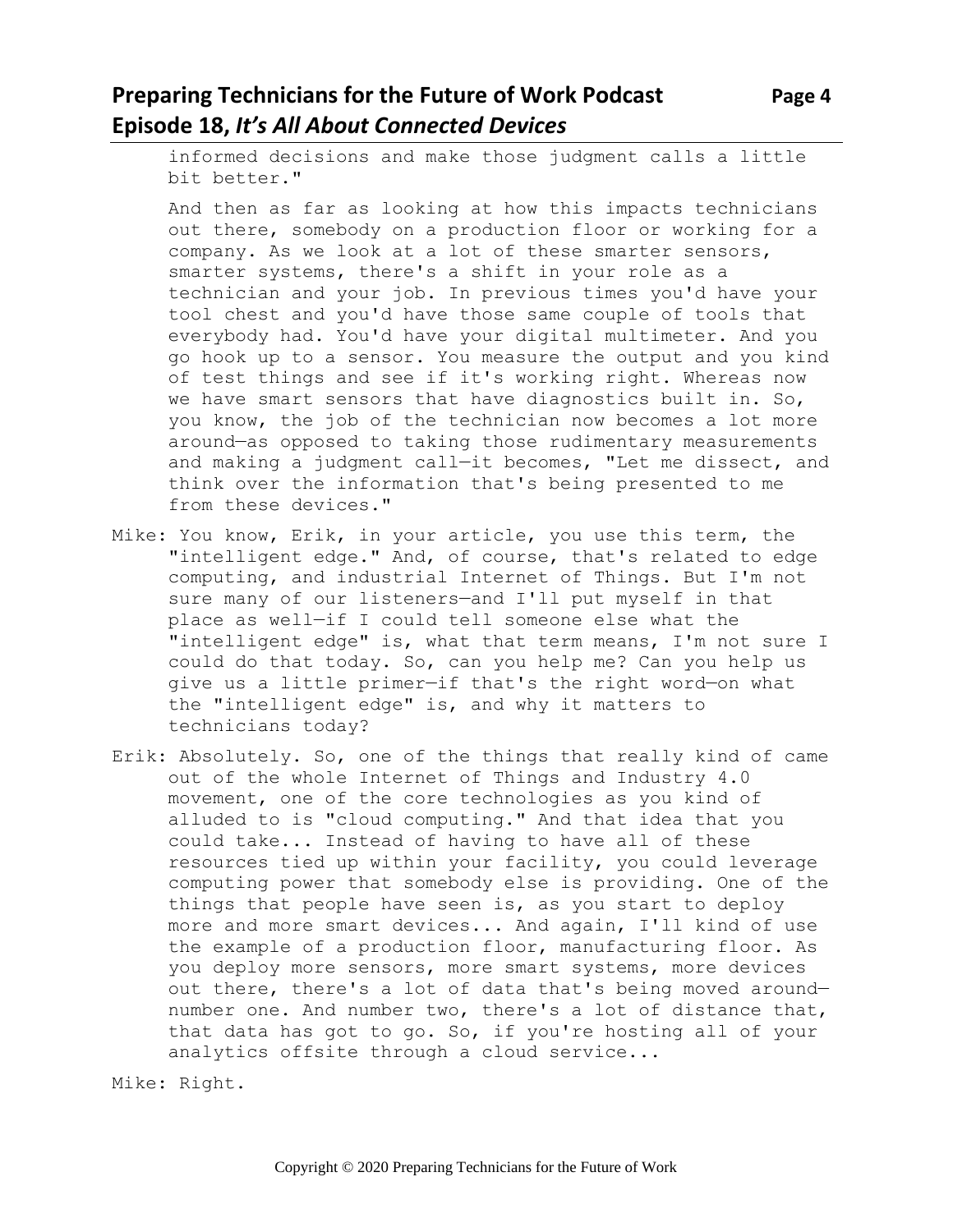### **Preparing Technicians for the Future of Work Podcast** Page 5 **Episode 18,** *It's All About Connected Devices*

Erik: ...there's some latency or some lag time involved in that data going back and forth and those decisions being made and then those decisions being communicated back.

And so we've started to see a move towards more of a hybrid model, where you still have some of your longer-term analytics going on in a cloud server type of setting. These are things where you're kind of watching the long-term trends. And things where you're taking that data about what's happening on the floor. And then applying that to what's coming up in terms of customer orders. What's coming up in terms of supply chain issues.

Mike: Yeah.

Erik: So, all those analytics can happen a little more in the background.

But then you have a lot of those things specifically in the case of machine condition monitoring, or feedback from a vision system, a camera. If you need to make a decision on whether a part should proceed to the next step of the process, or whether there's something that's out of alignment or out of specifications, you want to make that decision very quickly. The sooner you can address that and prevent that from moving on, you're eliminating wastes in your process. You're doing all of those things that we preach in Lean Manufacturing and those types of continuous improvement efforts.

So, this idea of having some processing power localized that still has the horsepower to be able to do some analytics and make some decisions, something with more horsepower than traditional PLC or small controller on a machine. And so, we've seen this move to this intelligent edge where you have these computers that sit kind of between that production floor and then the cloud system. And so, you share some of that load with the cloud system and then the edge computing. So, you have some ability to have the high horsepower, fast processors, lots of memory that you can throw at it. So, you can do some of those analytics right there, right on the spot, and you can make the decisions faster and you can maintain that closed loop control in a much tighter, faster fashion.

Mike: Sure. Does this also give an advantage in a "cyber secure" sense? Maybe the data has to be passed around less. Is that true?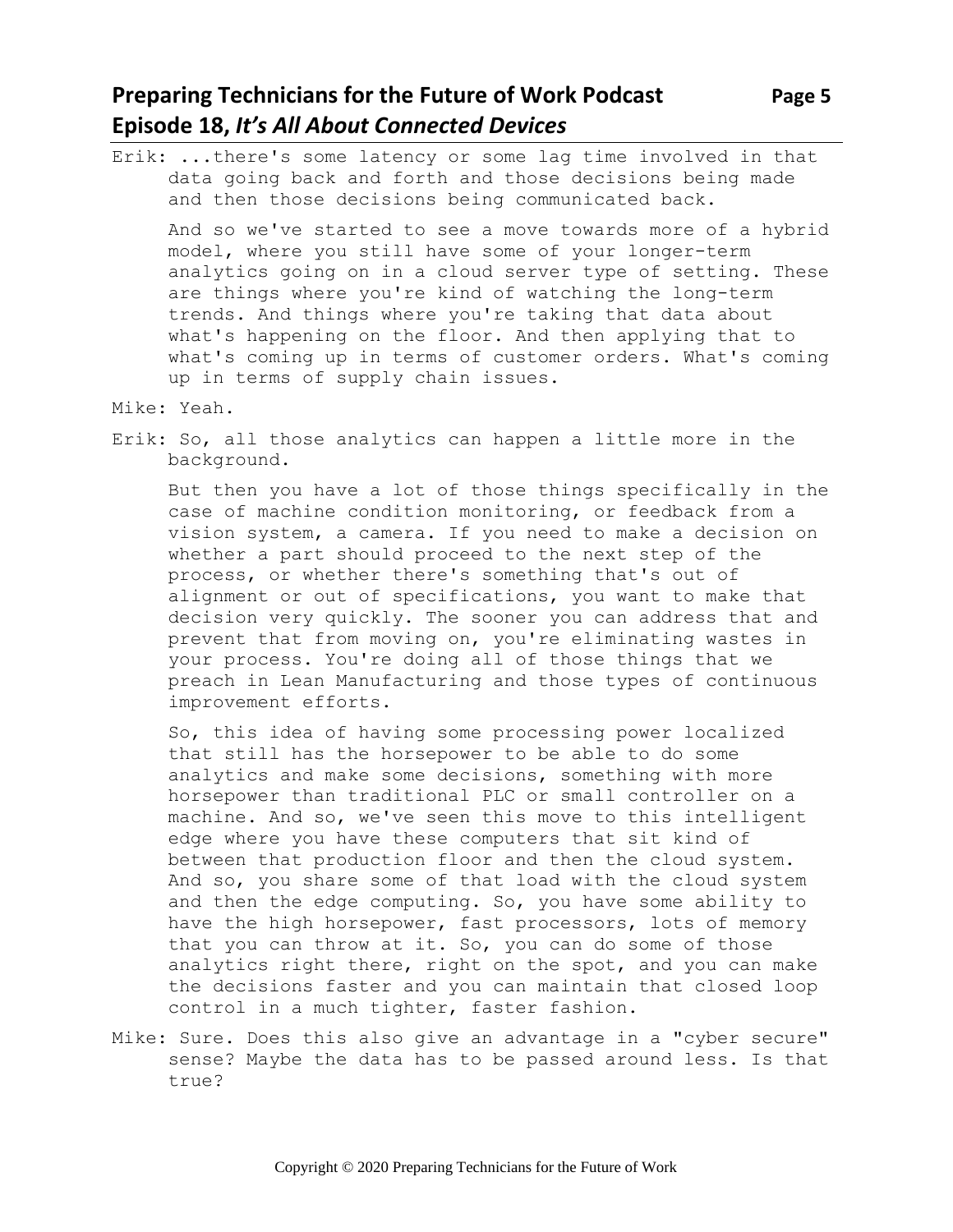# **Preparing Technicians for the Future of Work Podcast** Page 6 **Episode 18,** *It's All About Connected Devices*

- Erik: It is. Yeah, that definitely helps from a cybersecurity standpoint. There are devices out there from companies like Moxa and Phoenix Contact and others that allow you to have an industrial firewall that sits between the rest of the world and your manufacturing floor. So, all of your systems there. And what that does is it protects those cyber attacks where somebody is either trying to get in and go through the corporate network and try to sabotage your operations out on the floor. We've seen a number of those cases over the last 10-15 years.
- Mike: Yeah.
- Erik: But then also it prevents somebody from accessing vulnerabilities in production equipment and getting to the sensitive data in a network.

So, definitely that allows you to say, how much of the data do we really need to send to the cloud for some of those longer-term analytics. And you can streamline that and not have as much need to send all of that out there. And it allows you to do more of that processing locally, where you're behind that local protection, that local firewall and VPN.

- Mike: All right. Good, good. That really helps. I've got a multi-part question for you now. So, I'm sorry to throw this all together. But you work with a lot of different companies and must see them making decisions to implement new technologies. Maybe it's automation. Maybe it's collaborative robots. Maybe it's something to do with their logistics system. But new technologies that are coming. You must see them do this. So, how do they know what's coming? How do they make those decisions? Do they use vendors? Is it a company strategy? And then once they've decided, how did they integrate them in? That's the two-part question: How do they know? How do they integrate?
- Erik: Yeah, that's an excellent question. And that's one of the things that we address a lot with the clients that we work with. Awareness of what's going on. I wish there was a nice, easy website that you could go to and just say, "What's new that's important to me? What should I know about?" I think the key that we see is really to take a multi-pronged approach to that. The people that do a really good job of keeping a pulse on what's out there, they're using a lot of different resources. And unfortunately one of those has become a little bit more difficult in the face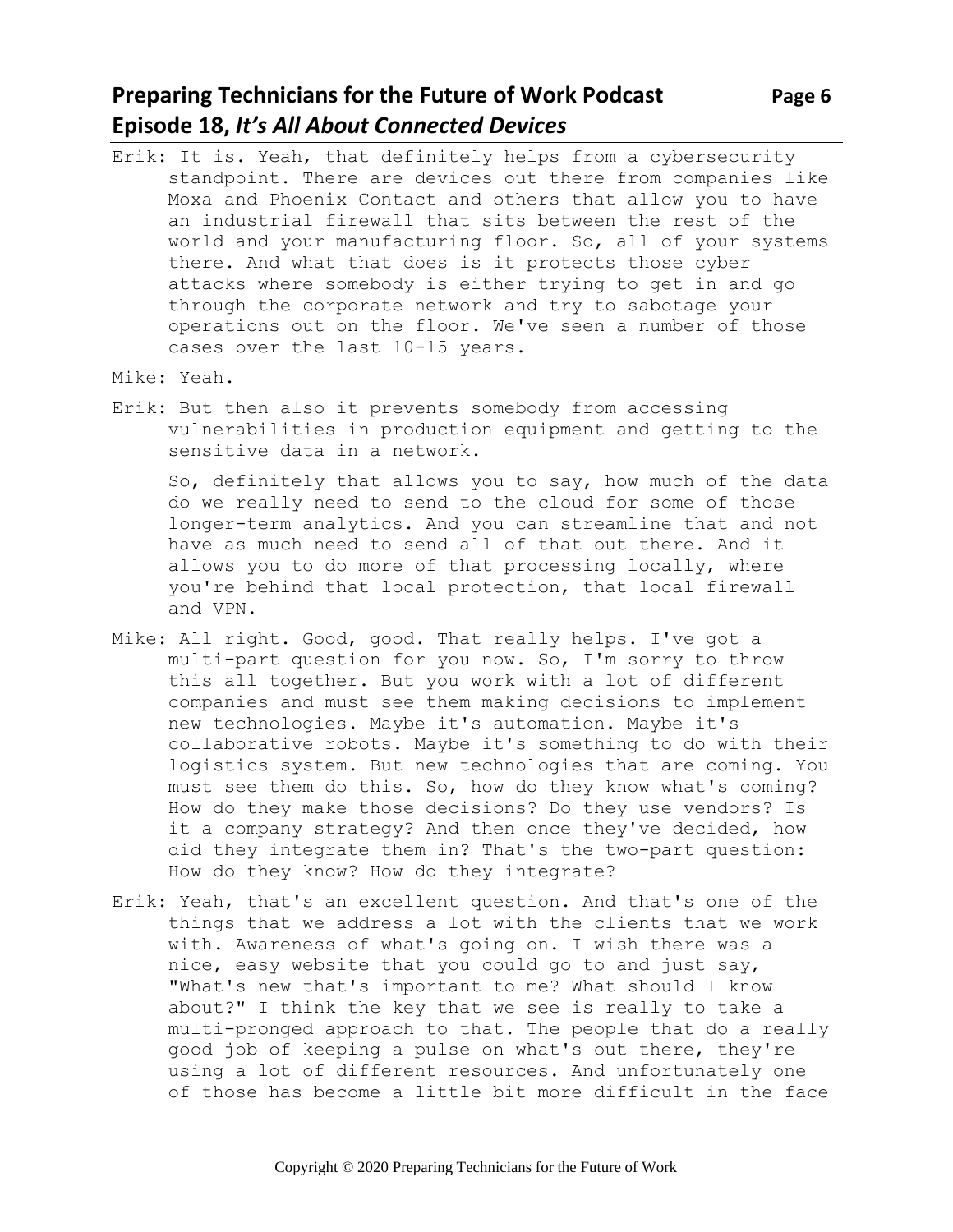# **Preparing Technicians for the Future of Work Podcast Page 7 Episode 18,** *It's All About Connected Devices*

of COVID. Because going to trade shows to see what's out there, and seeing what's new, and what's coming out from people—we're not going to be able to do as much of that as we used to do.

Like I said, that multi-pronged approach is to look at other things, too. So, successful companies are talking to people in their supply chain. They're talking to their customers to see how they're running their operations. They're doing a lot of networking—the things that we do on LinkedIn, where we reach out to other people and we talk to them about what they're doing. Having good partnerships with your suppliers is also key. Getting access to what's new and emerging from them. Being able to see what's coming out. And I think just that general participation in your marketplace. That networking that you do to see what other people are doing.

- Mike: So, Erik, once a company has gone through these steps and using this multi-faceted approach that you described, and they've decided on a new technology... Let's just use an example: automated vision inspection system to help reduce quality defects, or something like that. How do they integrate it in? Do they pilot? Do they just stop production and put it in? How do they get their technician workforce up to speed? How do they actually make it work?
- Erik: Right. Right. Yeah. I think, again, I'll put in that plug that I mentioned earlier. The temptation that we have, especially as engineers and technicians, is to see a new, cool piece of technology. And then you start to walk around the production area and you're going, "Ok, what can I solve with this?" Unfortunately, that's the backwards approach.

So, it's starting from looking at some of the problems that you have. Evaluating those things. And this is where the technicians that are touching the machines day in and day out, the operators that are working with them, they're a prime source of finding those right opportunities. Addressing things that are a pain point. And when it comes from that person who has that daily hands-on experience with the system, THAT'S the gold mine right there. That's where you're going to get your best opportunities for improvement. So, as you identify those things, and once you find those technology solutions for it, I have a saying that I like to use with people is: "You think big, you start small, and then you scale up." So, you've got to have a good, clear vision of where you want to take things.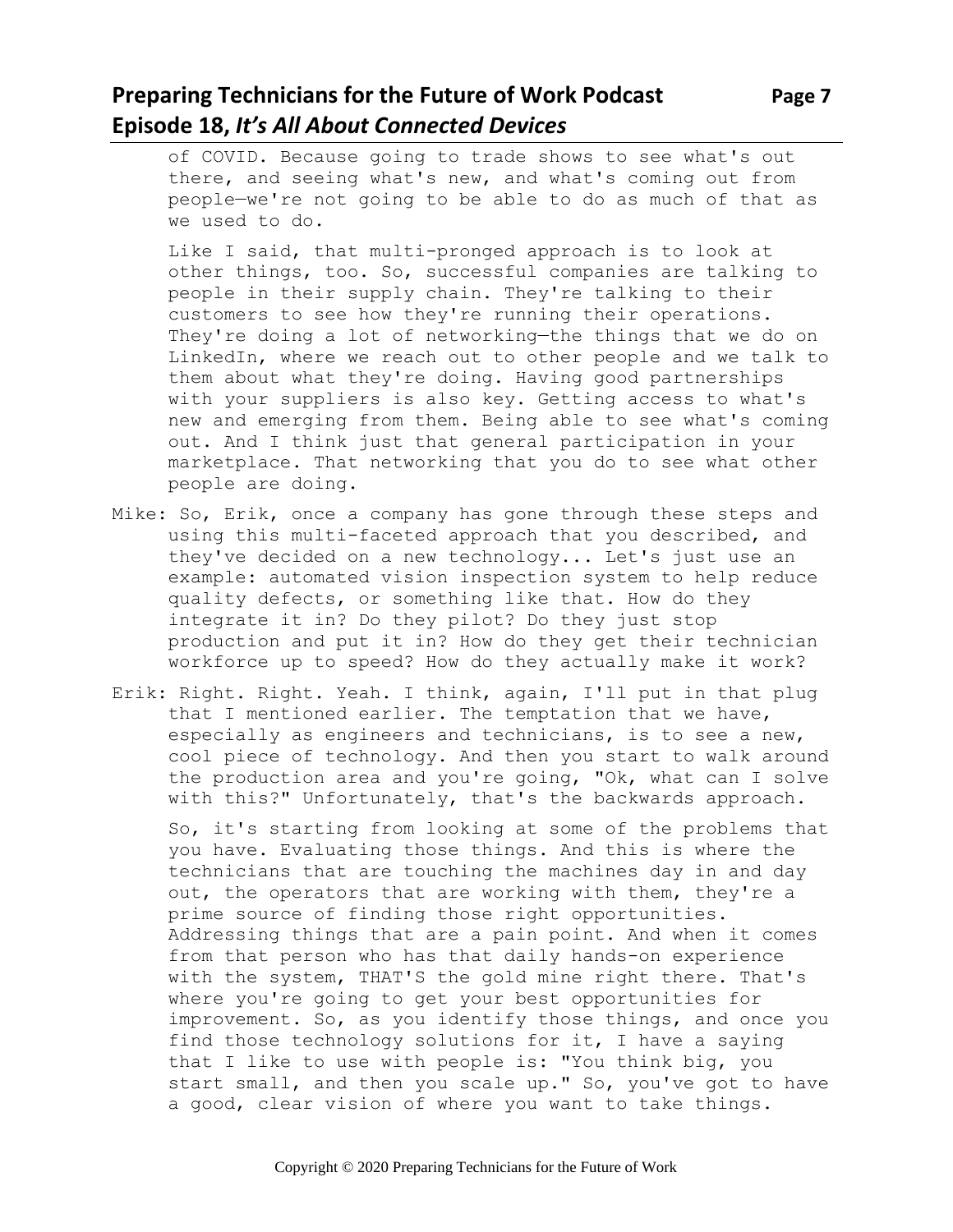# **Preparing Technicians for the Future of Work Podcast** Page 8 **Episode 18,** *It's All About Connected Devices*

Mike: What about upskilling the folks that got to work with this new technology? Let's talk about technicians in particular. How do companies typically do that? They send them out to vendor training. They do it internally. They work with outside providers. How does it work?

Erik: [laughing] I think it's "D) all of the above."

- Mike: Oh, OK.
- Erik: Any and every tool that you can bring to bear to help get people on the floor comfortable with the technology. Comfortable with the underlying principles. You made a good point earlier about for a technician to kind of understand what a particular sensor is. What it does. A little bit of the physics behind it. And why does it do what it does? Those technical skills are definitely important as we look to the future of the smart devices and the Internet of Things.

And one of the biggest things there from a hard skills standpoint is just learning some of those communications protocols. Learning how these devices talk to each other. And what's required from both the hardware and the software standpoint to get things set up and configured and talking to each other. And then how to troubleshoot when they're NOT talking to each other, what's going on there. That's one of the things we always talked about, the "goes into's" and the "goes outta's" on a device. What are the inputs? What are the outputs? What's the expecting?

So, really it's from the old days of measuring it with a voltmeter, to now looking at the communications protocols. It's really not that different. It's what is this device expecting to see? What's it actually seeing? And what's it gonna return? So, understanding those things is going to be critical.

Some of the other things that we need to look at as far as the skills that people will need is an understanding of the different types of sensors. Different types of devices that are out there. Understanding some computer skills. Being able to work with some of the apps that we see out there for helping to create processes out on the floor. Working with technologies like augmented and virtual reality, and 3D printing, and understanding what's behind those things.

Mike: Erik, those are interesting comments. As I reflect on what I know of manufacturing education programs around the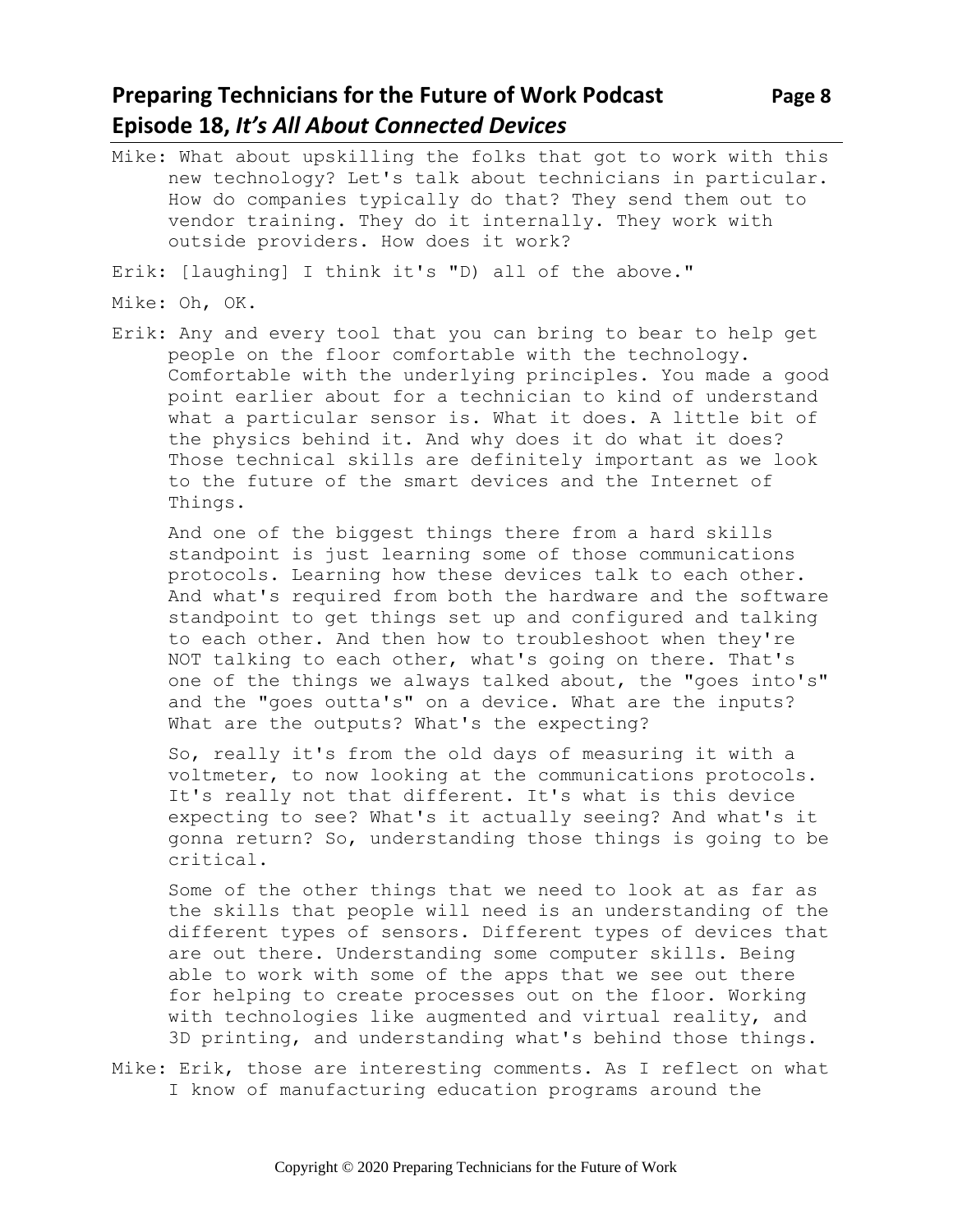# **Preparing Technicians for the Future of Work Podcast** Page 9 **Episode 18,** *It's All About Connected Devices*

- country, mostly at community and technical colleges, they focus on helping prepare technicians to enter the workforce or to up-skill. I don't think many of them have in their coursework much on communication protocol of interconnected devices. Our listeners might be nodding their heads, or shaking their heads—one way or the other. But I think that's something where we could all pay a bit more attention to. Would you agree to that?
- Erik: Absolutely. Absolutely. I mean, it's in the name, the "Internet of Things." The backbone of that is internet. Ethernet communications. So, understanding how these things communicate is going to be critical. To be able to walk up to a system, and diagnose: What's going on? Why is it not working the way it should?
- Mike: A friend of mine in the manufacturing floor says, "Ahh, just call the IT department and let them manage it." I'm not sure that's the best answer here.
- Erik: No. And that's something that we talk about a lot in this industry is: there's a need to kinda define those two worlds. So, when we talk about Industry 4.0 and the Internet of Things, there's a phrase out there where we talk about being at the convergence of IT and OT. So, that's your Internet Technology or your Information Technology. And then the OT is your Operational Technology.
- Mike: Yes.
- Erik: So, that's expanding beyond understanding "how the things communicate" to "what the devices are actually doing." What is a programmable logic controller? How does it work? How is it making decisions? How has it been configured? Even to things like a smart servo drive or a smart AC drive? These things have some intelligence in them. But at the end of the day, it's not just a computer, or a server, or a printer, or something like that on the network. It's something that's performing some advanced functionality. And without a full understanding of what that piece of equipment is doing—beyond just being able to connect to it and talk to it—you're really not going to be able to understand how to diagnose it and how to fix what's going on.
- Mike: Would you say, and this will be my last question for today, would you say the technician really has a strong role here? I mean, it's not just engineers anymore. It's technicians, part of a team, that are talking about this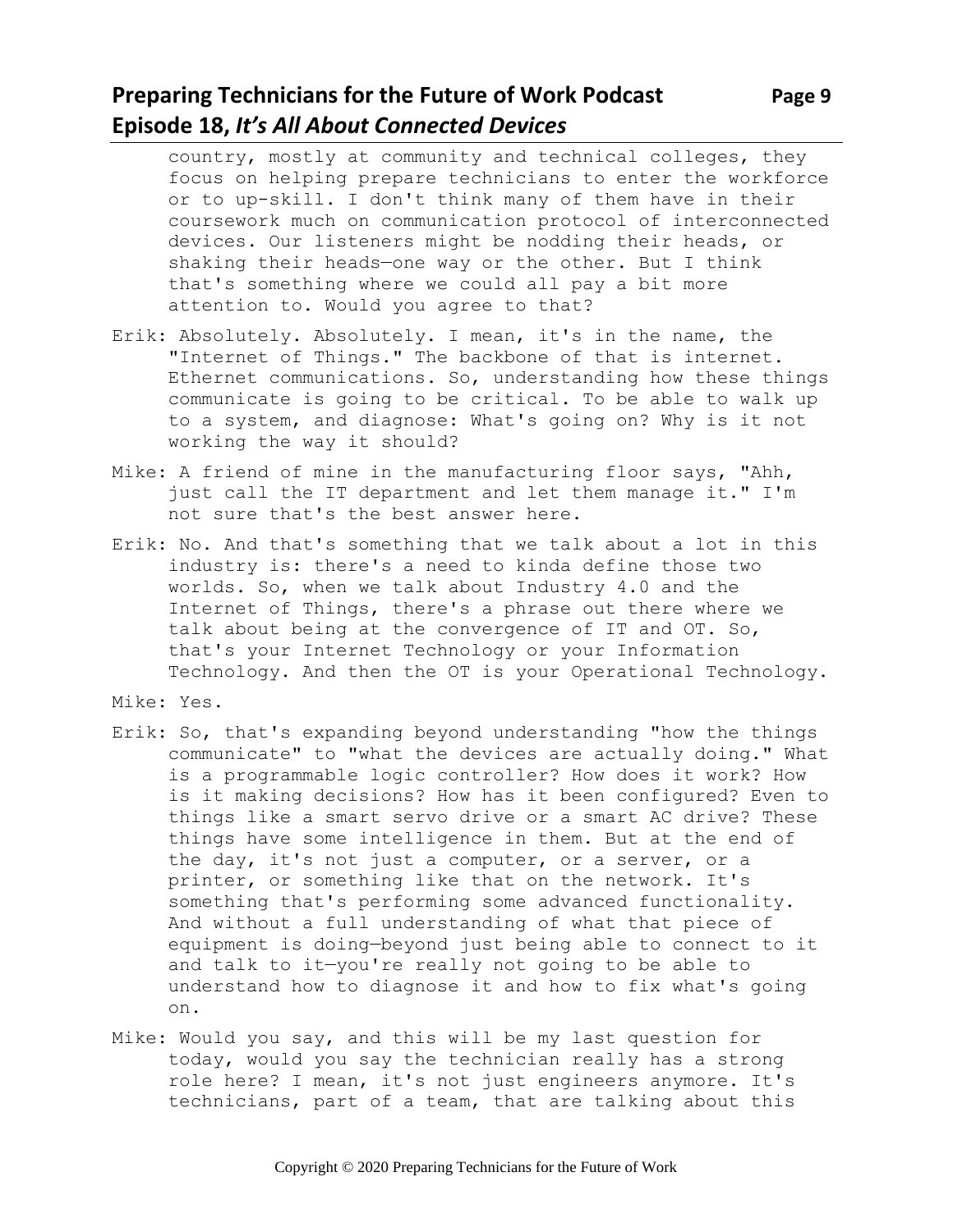convergence of IT and OT that you just mentioned. They really do have a role, don't they?

Erik: Absolutely. Absolutely. They're the frontline. They're the people that are out there—making sure everything is happening. On the case of a machine down or preventive situation, every minute counts. And every minute that you can save, instead of sitting there waiting for an engineer to come out and fix a problem or diagnose a problem. Every minute you can save by being able to work on these things "real time" is going to pay off. And the dividends will be huge. It's going to be a huge help to the company. And it's going to be a big feather in the cap of the technicians that can step up to that challenge.

And there's a mindset shift that needs to happen instead of just saying, "Well, this isn't my problem. The engineer needs to come fix it." It comes down to having a mindset of continuous improvement. Wanting to be able to make things better. And keep things moving smoothly. But then also stepping up those problem-solving skills. Doing some deeper dives into things. We talk about things like the "Five Whys" and "Root Cause Analysis." So, you dive into a problem. You keep asking "why?" until you get to that root issue, these are skills that are going to be absolutely essential for technicians to have to be successful, and add huge value to their companies, and make themselves really indispensable.

Mike: Erik you have given us some actionable items here to our listeners. For example, you just mentioned "Five Whys" and "Root Cause Analysis." That's so common in industry, and yet I'm not sure, again, that many of our manufacturing education programs... It might be mentioned, but do they really stress it? Maybe our listeners could say, all right, let's bring this into our projects. Let's talk about the Five Whys, how it works. Let's talk about doing a Root Cause Analysis here. I think that could help. From everything what you're saying, I think that could better prepare the technicians to enter this emerging workforce. Do you agree?

Erik: Absolutely. Yeah. I couldn't agree more.

Mike: I like it. All right. You know, Erik, I appreciate your thing today. I took a bunch of notes. I mean, I love the words that you talked about devices that are streaming actionable intelligence. And then the technician's role is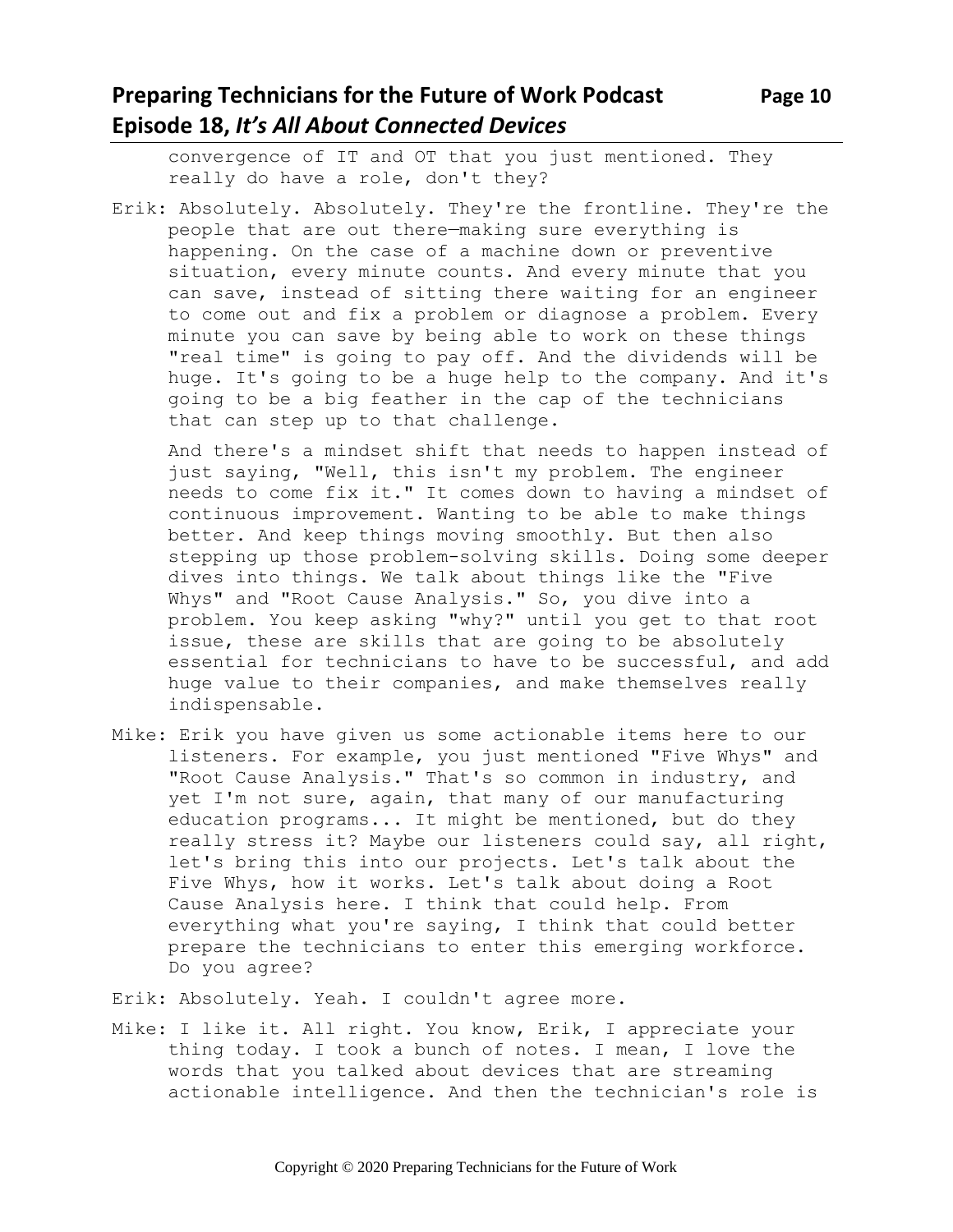# **Preparing Technicians for the Future of Work Podcast Page 11 Episode 18,** *It's All About Connected Devices*

to act on that intelligence, to interpret it, to understand it, to work in concert with the machines and making decisions. Those were good questions.

You're talking about that frontier, that convergence of IT (information technology) and operations technology (the OT). That's an interesting approach! I want to make sure we use that going forward. I'd like to quote you on that, if I could.

- Erik: Absolutely. Yeah.
- Mike: All right, Erik. Well, it's just great talking to you today. I appreciate all the time. Taking you out of your job. For all your insight and perspectives on advancing Industry 4.0, the industrial Internet of Things and all the things that go into that. Erik, I appreciate your time today. Thanks again.
- Erik: I appreciate it. Thank you.
- Mike: That's it for today, listeners. Today, we heard about a vision of connected manufacturing that has systems that can sense, analyze, and respond. Pretty cool! The blog posts written by Erik and his colleague has a lot of information on there. I put a link to that in the show notes. I encourage you to read it.

Here's your action for today, besides reading that blog post: take a look at the recent communication protocols that Erik mentioned in his blog posts. Make sure that you understand what they are. See if you can integrate them into your courses and your curricula. And finally, as the podcast wrapped up, you heard the talk about the convergence of OT (Operations Technology) and IT (Information Technology). I hear this a lot in our recent discussions. So, get yourself up to speed. I put a link to an interesting web-posted article about that convergence: that OT-IT convergence. So, take a look there. That's your action items.

As always find our podcasts on "preparingtechnicians.org" or subscribe on Apple podcast or Google Play. A rating and review is always appreciated. Our series is produced by John Chamberlain at CORD. Thank you, John. And the project is led by Principal Investigator Ann-Claire Anderson. Thank you, Ann-Claire. And thank you, our listeners for Preparing Technicians for the Future of Work!

[music]